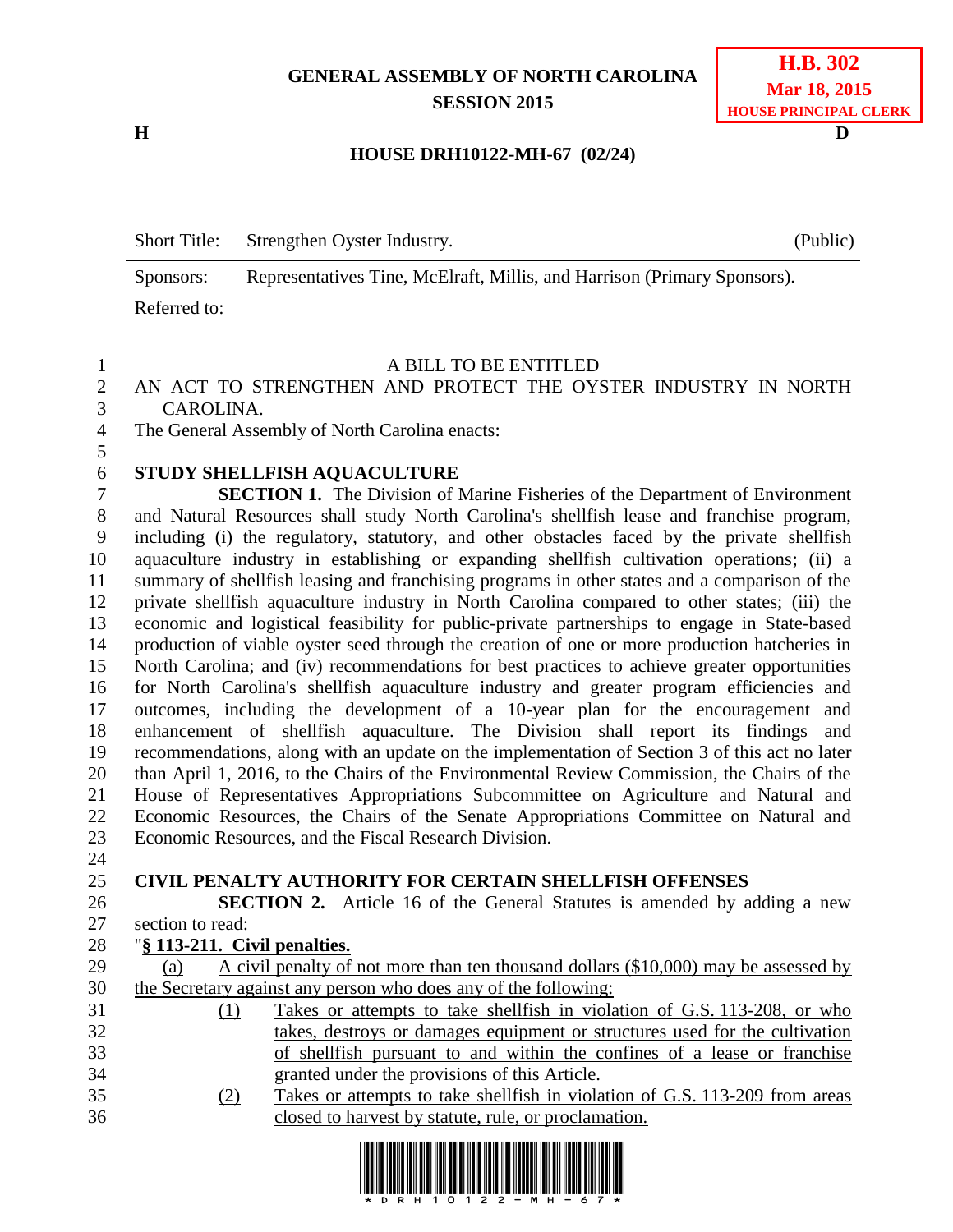|                | <b>General Assembly of North Carolina</b>                                                                                                                                                                   | <b>Session 2015</b> |
|----------------|-------------------------------------------------------------------------------------------------------------------------------------------------------------------------------------------------------------|---------------------|
| $\mathbf{1}$   | (3)<br>Takes or attempts to take shell fish from an area designated as an oyster                                                                                                                            |                     |
| $\overline{2}$ | sanctuary by the Division of Marine Resources of the Department.                                                                                                                                            |                     |
| 3              | In determining the amount of the penalty, the Secretary shall consider the factors set<br>(b)                                                                                                               |                     |
| $\overline{4}$ | out in G.S. 143B-289.53(b), as well as the level of damage to the natural resources of the State,                                                                                                           |                     |
| 5              | and, in the case of penalties levied under subdivision $(a)(1)$ of this section, the amount and                                                                                                             |                     |
| 6              | severity of physical and economic damage to the shellfish aquaculture operations of the holder                                                                                                              |                     |
| 7              | of the lease or franchise. The procedures set out in G.S. 143B-289.53 shall apply to civil                                                                                                                  |                     |
| $8\,$          | penalty assessments that are presented to the Commission for final agency decision.                                                                                                                         |                     |
| 9              | The Secretary shall notify any person assessed a civil penalty of the assessment and<br>(c)                                                                                                                 |                     |
| 10             | the specific reasons therefor by registered or certified mail or by any means authorized by                                                                                                                 |                     |
| 11             | G.S. 1A-1, Rule 4. Contested case petitions shall be filed pursuant to G.S. 150B-23 within 30                                                                                                               |                     |
| 12             | days of receipt of the notice of assessment.                                                                                                                                                                |                     |
| 13             | Requests for remission of civil penalties shall be filed with the Secretary. Remission<br>(d)                                                                                                               |                     |
| 14             | requests shall not be considered unless filed within 30 days of receipt of the notice of                                                                                                                    |                     |
| 15             | assessment. Remission requests must be accompanied by a waiver of the right to a contested                                                                                                                  |                     |
| 16             | case hearing pursuant to Chapter 150B of the General Statutes and a stipulation of the facts on                                                                                                             |                     |
| 17             | which the assessment was based. Consistent with the limitations in G.S. $143B-289.53(c)$ ,                                                                                                                  |                     |
| 18             | remission requests may be resolved by the Secretary and the violator. If the Secretary and the                                                                                                              |                     |
| 19             | violator are unable to resolve the request, the Secretary shall deliver remission requests and the                                                                                                          |                     |
| 20             | Secretary's recommended action to the Committee on Civil Penalty Remissions of the Marine                                                                                                                   |                     |
| 21             | Fisheries Commission appointed pursuant to G.S. 143B-289.53(c).                                                                                                                                             |                     |
| 22             | If any civil penalty has not been paid within 30 days after notice of assessment has<br>(e)                                                                                                                 |                     |
| 23             | been served on the violator, the Secretary shall request the Attorney General to institute a civil                                                                                                          |                     |
| 24             | action in the superior court of any county in which the violator resides or has the violator's                                                                                                              |                     |
| 25             | principal place of business to recover the amount of the assessment, unless the violator contests                                                                                                           |                     |
| 26             | the assessment as provided in subsection (c) of this section or requests remission of the                                                                                                                   |                     |
| 27             | assessment in whole or in part as provided in subsection (d) of this section. If any civil penalty                                                                                                          |                     |
| 28             | has not been paid within 30 days after the final agency decision or court order has been served                                                                                                             |                     |
| 29<br>30       | on the violator, the Secretary shall request the Attorney General to institute a civil action in the<br>superior court of any county in which the violator resides or has the violator's principal place of |                     |
| 31             | business to recover the amount of the assessment. Civil actions must be filed within three years                                                                                                            |                     |
| 32             | of the date the final agency decision or court order was served on the violator."                                                                                                                           |                     |
| 33             |                                                                                                                                                                                                             |                     |
| 34             | AMEND SENATOR JEAN PRESTON MARINE SHELLFISH SANCTUARY                                                                                                                                                       |                     |
| 35             | <b>LEGISLATION</b>                                                                                                                                                                                          |                     |
| 36             | <b>SECTION 3.</b> Section 44 of S.L. 2014-120 reads as rewritten:                                                                                                                                           |                     |
| 37             | "SENATOR JEAN PRESTON MARINE <del>SHELLFISH</del> -OYSTER SANCTUARY                                                                                                                                         |                     |
| 38             | <b>PROGRAM</b>                                                                                                                                                                                              |                     |
| 39             | "SECTION 44.(a) It is the intent of the General Assembly to establish a marine shellfish                                                                                                                    |                     |
| 40             | sanctuary in the Pamlico Sound to be named in honor of former Senator Jean Preston, to be                                                                                                                   |                     |
| 41             | called the "Senator Jean Preston Marine Shellfish Sanctuary."to enhance shellfish habitat                                                                                                                   |                     |
| 42             | within the Albemarle and Pamlico Sounds and their tributaries to benefit fisheries, water                                                                                                                   |                     |
| 43             | quality, and the economy. This will be achieved through the establishment of a network of                                                                                                                   |                     |
| 44             | oyster sanctuaries, harvestable enhancement sites, and coordinated support for the development                                                                                                              |                     |
| 45             | of shellfish aquaculture. The network of oyster sanctuaries is to be named in honor of                                                                                                                      |                     |
| 46             | Senator Jean Preston and will be called the "Senator Jean Preston Oyster Sanctuary                                                                                                                          |                     |
| 47             | Network."                                                                                                                                                                                                   |                     |
| 48             | "SECTION 44.(b) The Division of Marine Fisheries of the Department of Environment                                                                                                                           |                     |
| 49             | and Natural Resources shall designate an area of appropriate acreage within the Pamlico Sound                                                                                                               |                     |
| 50             | as a recommendation to the Environmental Review Commission for establishment of the<br>"Senator Jean Preston Marine Shellfish Sanctuary" and create a plan for managing the                                 |                     |
| 51             |                                                                                                                                                                                                             |                     |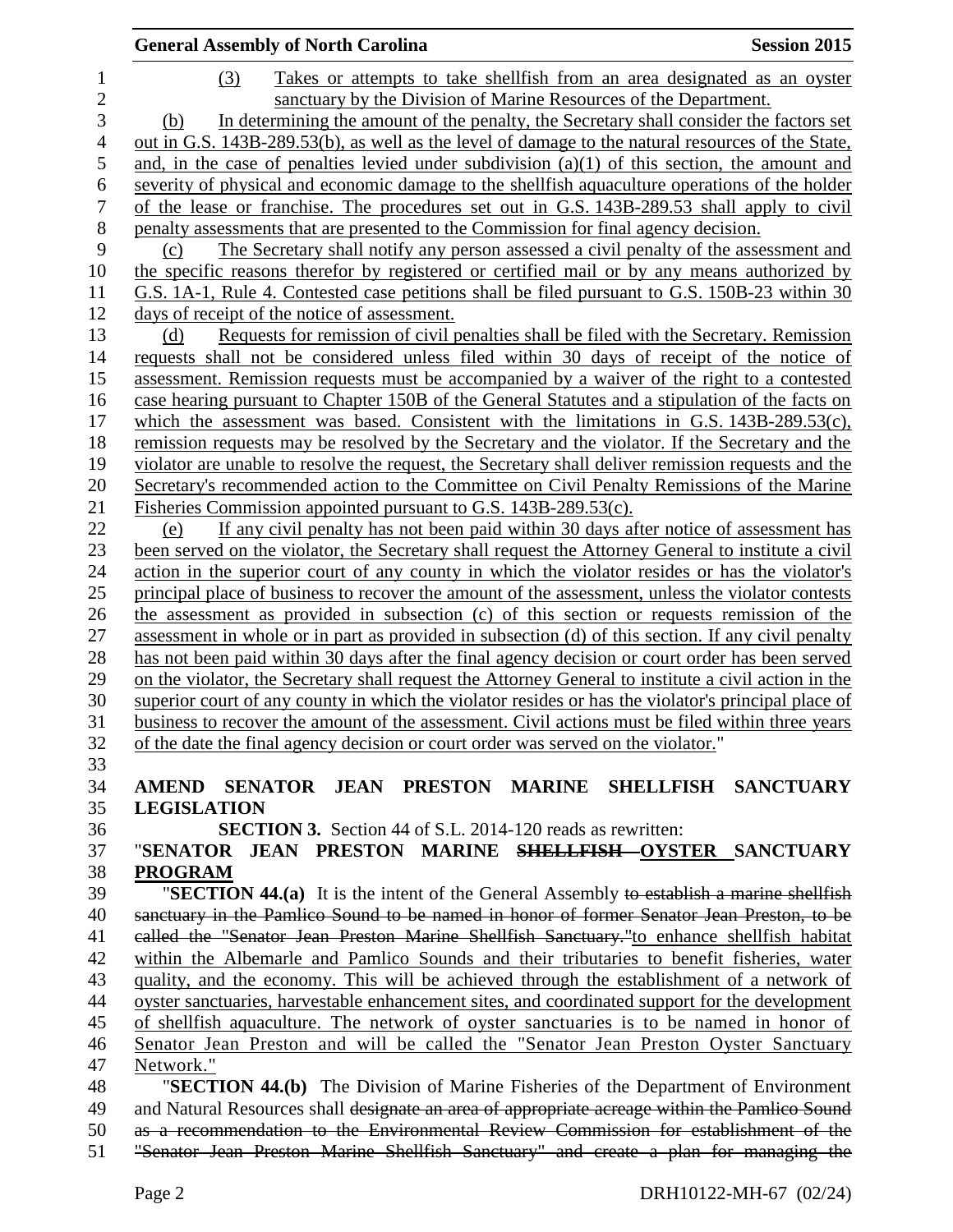|                  | <b>General Assembly of North Carolina</b>                                                                                | <b>Session 2015</b> |
|------------------|--------------------------------------------------------------------------------------------------------------------------|---------------------|
|                  | sanctuary that includes develop a plan to construct and manage additional oyster habitat. The                            |                     |
|                  | new sanctuaries, along with selected existing oyster sanctuaries, will be included in the Senator                        |                     |
|                  | Jean Preston Oyster Sanctuary Network. The plan will include the following components:                                   |                     |
| (1)              | Location and delineation of the sanctuary. $\frac{1}{2}$ oyster sanctuaries. $\frac{1}{2}$ The plan                      |                     |
|                  | should include a locationlocations for the sanctuary sanctuary network                                                   |                     |
|                  | components that minimizes minimize the impact on commerciall trawling. In                                                |                     |
|                  | addition, the sanctuary should be gridded into areas leased to private parties                                           |                     |
|                  | for restoration and harvest and areas operated and maintained by the State                                               |                     |
|                  | for restoration that are not open for harvest. The leased and unleased areas                                             |                     |
|                  | should be arranged in a pattern where leased squares are surrounded on four                                              |                     |
|                  | sides by unleased squares. The location of sanctuaries shall take into account                                           |                     |
|                  | connectivity to existing oyster sanctuaries and proposed oyster enhancement                                              |                     |
|                  | sites. New oyster sanctuaries shall be designed to provide hook and line                                                 |                     |
|                  | fishing while allowing the development of complex fish habitat and                                                       |                     |
|                  | brood-stock oysters that will enhance recruitment in the surrounding reefs.                                              |                     |
|                  | The plan should outline a 10-year development project to accomplish the                                                  |                     |
|                  | expansion.                                                                                                               |                     |
| (2)              | Administration. The plan should include the prices to be charged for the                                                 |                     |
|                  | leased portions of the sanctuary, including an administration fee to be                                                  |                     |
|                  | retained by the Division to support the leasing and monitoring program. The                                              |                     |
|                  | plan shall also provide that the balance of lease payments collected by the                                              |                     |
|                  | Division be transferred to the General Fund with a recommendation that                                                   |                     |
|                  | some or all of the proceeds be used for the support of the State's special                                               |                     |
|                  | education programs in memory of Senator Jean Preston.                                                                    |                     |
| (3)              | Enhancement of oyster habitat restoration. - The General Assembly finds                                                  |                     |
|                  | that the lack of a reliable State-based supply of oyster seed and inadequate                                             |                     |
|                  | funding for cultch planting are limitations to the expansion of oyster                                                   |                     |
|                  | harvesting and the restoration of wild oyster habitat in North Carolina.                                                 |                     |
|                  | Therefore, the plan should include the following:                                                                        |                     |
|                  | Provisions and recommendations to facilitate the availability of<br>$\underline{a}$ .                                    |                     |
|                  | oyster seed produced in North Carolina for wild oyster habitat                                                           |                     |
|                  | restoration projects as well as oyster aquaculture and to reduce                                                         |                     |
|                  | potential negative impacts from importation of non-native oyster                                                         |                     |
|                  | seed.                                                                                                                    |                     |
|                  | Plans, where feasible, for public-private partnerships for State-based<br><u>b.</u>                                      |                     |
|                  | production of viable oyster seed through the creation of one or more                                                     |                     |
|                  | production hatcheries, and recommendations for increased support of<br>the existing research hatchery at UNC-Wilmington. |                     |
|                  | Plans and cost estimates for an expansion of cultch planting in                                                          |                     |
|                  | $\underline{c}$ .<br>suitable areas of the State's coastal waters in order to expand areas                               |                     |
|                  | suitable for development of wild oyster habitat.                                                                         |                     |
| $\left(4\right)$ | <u>Economic relief. – The plan should consider a waiver of application fees and</u>                                      |                     |
|                  | yearly rental fees for new shell fish leases for an established period of time to                                        |                     |
|                  | further promote and support shellfish aquaculture in North Carolina. The                                                 |                     |
|                  | new leasing fee waiver program should include measures to discourage                                                     |                     |
|                  | speculation and target persons with a genuine interest in starting a shellfish                                           |                     |
|                  | aquaculture business, such as a requirement that the lease be nontransferable                                            |                     |
|                  | for a five-year period.                                                                                                  |                     |
| (5)              | <u>Outreach. – The plan should include outreach and education that promotes,</u>                                         |                     |
|                  | whenever possible, public-private partnerships utilizing the Sea Grant                                                   |                     |
|                  | College Program, local colleges and other nongovernmental organizations to                                               |                     |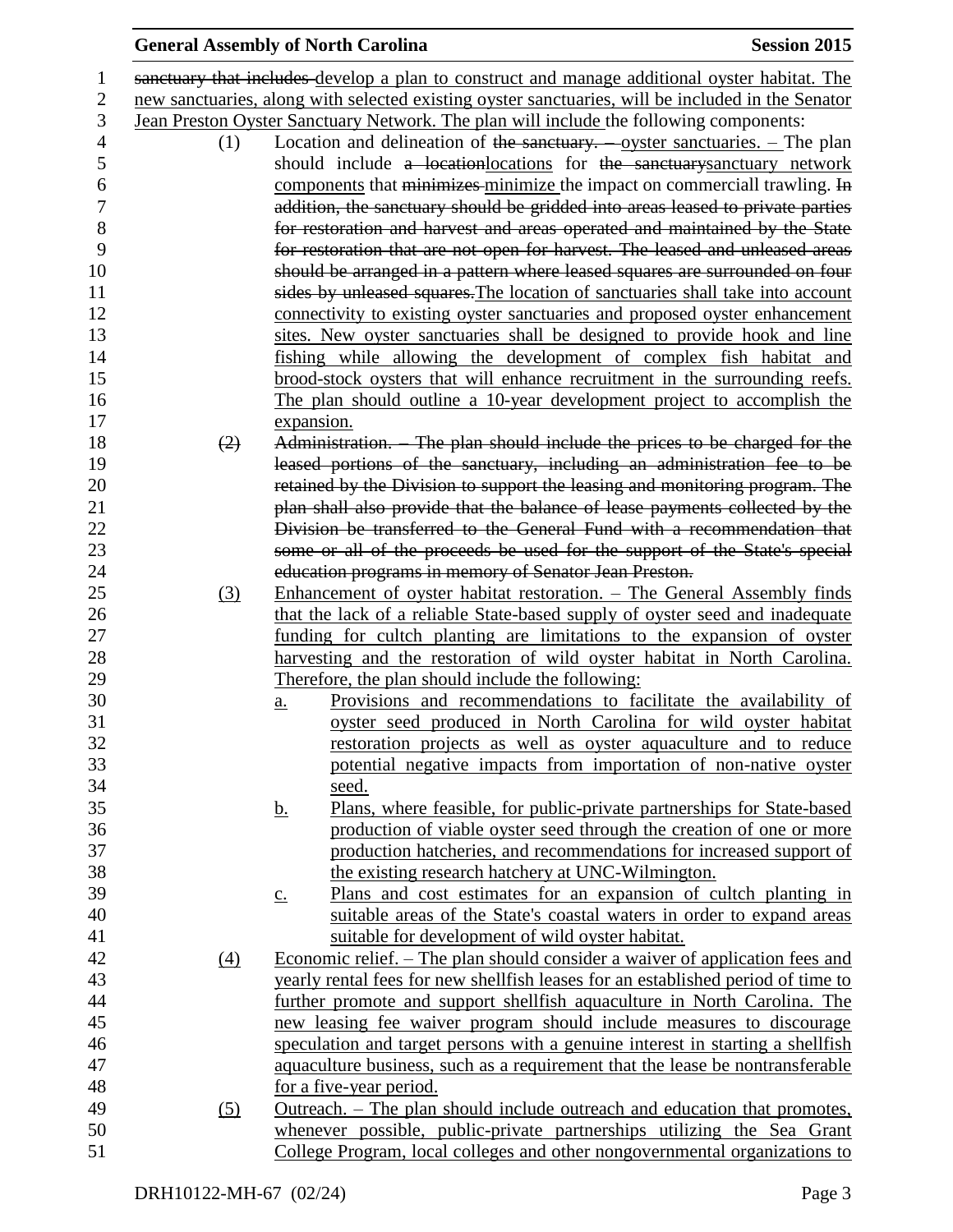|                |                                  | <b>General Assembly of North Carolina</b>                                                       | <b>Session 2015</b> |
|----------------|----------------------------------|-------------------------------------------------------------------------------------------------|---------------------|
| 1              |                                  | (i) encourage shell fish aquaculture and provide technical assistance to                        |                     |
| $\overline{2}$ |                                  | broaden cost-effective technologies available to leaseholders; (ii) encourage                   |                     |
| 3              |                                  | best management practices to leaseholders; and (iii) inform fishermen and                       |                     |
| $\overline{4}$ |                                  | the public on the benefits provided by the Senator Jean Preston Oyster                          |                     |
| 5              |                                  | <b>Sanctuary Network.</b>                                                                       |                     |
| 6              | (6)                              | <u>Monitoring. – The plan should include a monitoring plan designed to (i)</u>                  |                     |
| $\overline{7}$ |                                  | determine the success of oyster reef construction; and (ii) evaluate the cost                   |                     |
| 8              |                                  | benefit of the oyster sanctuary network and harvestable enhancement sites.                      |                     |
| 9              |                                  | $\frac{3(7)}{2}$ Funding. – The plan should include a request for appropriations sufficient to  |                     |
| 10             |                                  | provide funds for the construction of appropriate bottom habitat and shellfish                  |                     |
| 11             |                                  | seeding and for Division staff necessary to conduct oyster restoration and                      |                     |
| 12             |                                  | monitoring activities. The plan should provide that, whenever possible,                         |                     |
| 13             |                                  | construction and shellfish seeding be carried out by contract with private                      |                     |
| 14             |                                  | entities for Division staff to expand oyster restoration and monitoring                         |                     |
| 15             |                                  | activities for 10 years. The plan should provide that, whenever possible,                       |                     |
| 16             |                                  | public-private partnerships are employed to meet the construction, seeding                      |                     |
| 17             |                                  | and outreach requirements of the plan.                                                          |                     |
| 18             | (4)                              | Commercial fisherman relief. To promote the diversification of                                  |                     |
| 19             |                                  | commercial fishing opportunities, the plan should include a program to                          |                     |
| 20             |                                  | award free or discounted leases under this section to commercial fishermen                      |                     |
| 21             |                                  | who (i) have held one or more commercial fishing licenses continually for a                     |                     |
| 22             |                                  | period of 10 or more years and (ii) receive at least fifty percent (50%) of                     |                     |
| 23             |                                  | their income from commercial fishing with those licenses.                                       |                     |
| 24             |                                  | $\frac{5(8)}{8}$ Recommendations. – The plan should shall include recommendations for           |                     |
| 25             |                                  | statutory or regulatory changes needed to expedite the expansion of shellfish                   |                     |
| 26             |                                  | restoration and harvesting in order to improve water quality, restore                           |                     |
| 27             |                                  | ecological habitats, provide enhanced recreational and commercial fishing                       |                     |
| 28             |                                  | opportunities, and expand the coastal economy.                                                  |                     |
| 29             |                                  | "SECTION 44.(e) No later than December 1, 2014, and quarterly thereafter until                  |                     |
| 30             |                                  | submission of a final plan to the Environmental Review Commission, the Department of            |                     |
| 31             |                                  | Environment and Natural Resources shall report to the Environmental Review Commission           |                     |
| 32             |                                  | regarding its implementation of this section and its recommended plan."                         |                     |
| 33             |                                  |                                                                                                 |                     |
| 34             |                                  | <b>CORE SOUND SHELLFISH LEASING</b>                                                             |                     |
| 35             |                                  | <b>SECTION 4.</b> The Division of Marine Fisheries of the Department of Environment             |                     |
| 36             |                                  | and Natural Resources shall, in consultation with representatives of the commercial fishing     |                     |
| 37             |                                  | industry, representatives of the shellfish aquaculture industry, and relevant federal agencies, |                     |
| 38             |                                  | create a proposal to open certain areas of Core Sound to shellfish cultivation leasing. The     |                     |
| 39             |                                  | Division will report regarding the plan no later than May 1, 2016, to the Joint Legislative     |                     |
| 40             |                                  | Commission on Government Operations.                                                            |                     |
| 41             |                                  |                                                                                                 |                     |
| 42             |                                  | RESTORE JOINT LEGISLATIVE OVERSIGHT COMMITTEE ON SEAFOOD AND                                    |                     |
| 43             | <b>AQUACULTURE</b>               |                                                                                                 |                     |
| 44             |                                  | <b>SECTION 5.1.</b> Subdivisions $1.2(a)(5)$ and $1.2(b)(3)$ and Sections 2.26 through          |                     |
| 45             |                                  | 2.29 of S.L. 2011-291 are repealed, and Article 12F of Chapter 120 of the General Statutes, as  |                     |
| 46             |                                  | it existed prior to its repeal by S.L. 2011-291, is reenacted.                                  |                     |
| 47             |                                  | <b>SECTION 5.2.</b> G.S. 120-76(15) is repealed.                                                |                     |
| 48             |                                  | <b>SECTION 5.3.</b> G.S. 120-70.62, as reenacted by Section 5.1 of this act, reads as           |                     |
| 49             | rewritten:                       |                                                                                                 |                     |
| 50             | "§ 120-70.62. Powers and duties. |                                                                                                 |                     |
| 51             |                                  | The Commission shall have the following powers and duties:                                      |                     |